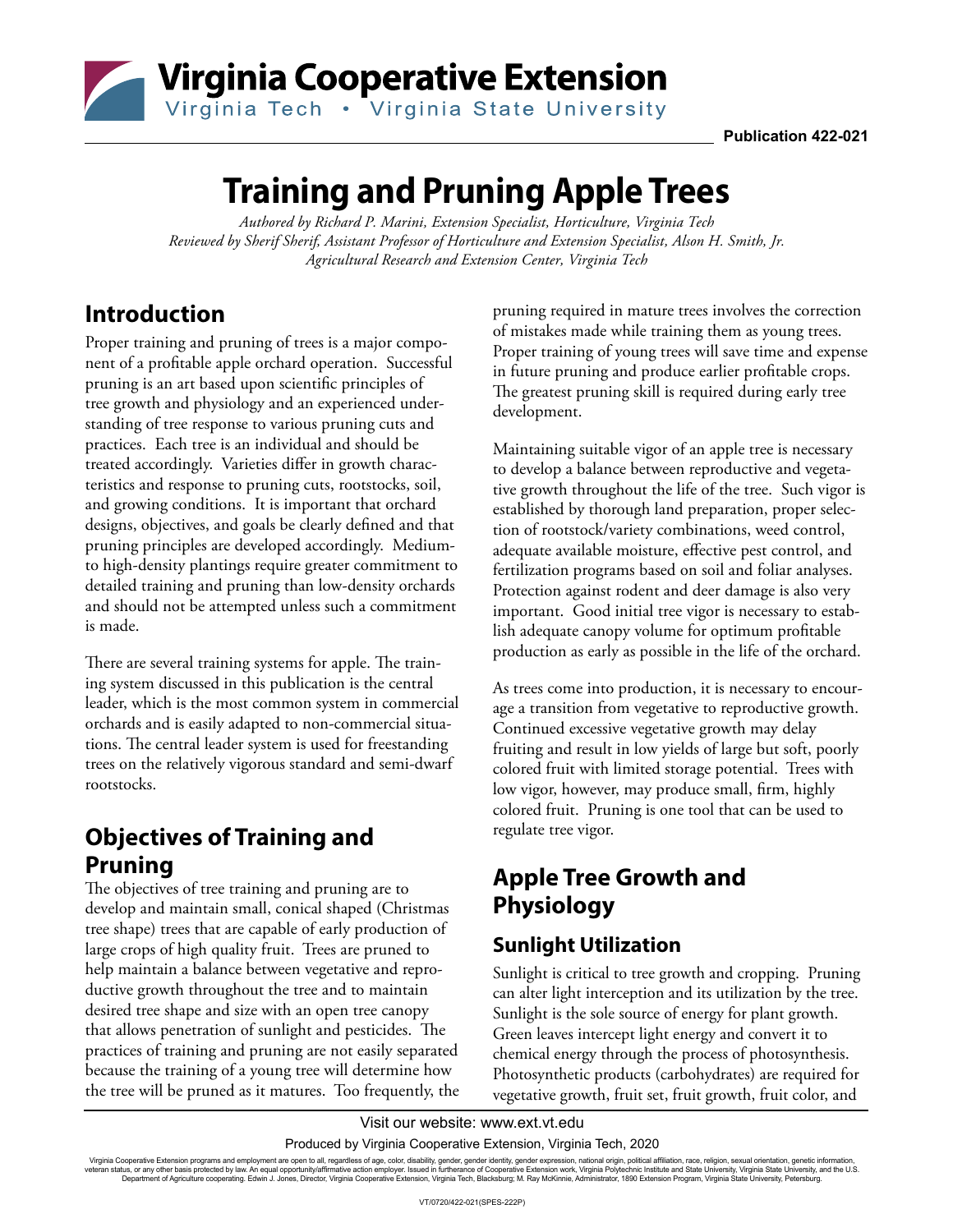flower bud initiation and development. Tree size, shape, and density greatly influence the quantity of light intercepted by a tree and the distribution of light through the the tree canopy, which is heavily shaded, also increasestree canopy. As tree size increases, the proportion of Large, globular-shaped tree canopies can be divided into three distinct zones of light penetration. The peripheral layer (3-5 feet thick) of the canopy receives more than 60% full sun, which is in excess of the light required to produce quality fruit. The middle third of the canopy receives 30-60% full sun, which is adequate for fruit development. The interior portion of the tree receives less than 30% full sun. In general, at least 30% full sun is required to produce large well-colored fruit with high sugar levels and for flower bud development. A conical tree form (Christmas tree shape) has a smaller proportion of canopy volume receiving inadequate light (Fig. 1). It is important that adequate sunlight be available to as much of the total tree as possible to maximize per-acre yields of quality fruit.



TREE DIAMETER (ft)

Figure 1. Light distribution in tree canopies is influenced by tree shape and size. Large, round trees (Left) have 3 relatively distinct zones of light levels, and about one third of the tree volume receives inadequate light (0-29% full sun) for production of quality fruit. Smaller conicalshaped trees (Right) have a greater portion of the tree volume receiving high light levels.

#### **Tree Growth**

Trees increase in size in only two ways – primary growth and secondary growth. Primary growth, which is the elongation of shoots and roots, results from cell division that occurs in the apical meristem, a mass of cells in the shoot tip. These cells elongate in the region below the apical meristem and cell differentiation (formation of various tissues) occurs in the lower portion of this region. Secondary growth occurs in a second meristem region, the cambium, a cylindrical layer of cells beneath the bark, which is the site of cell division. The cambium

produces xylem toward the inside and phloem toward the outside, which results in annual layers of wood (growth rings). Xylem cells transport water and nutrients from the roots to the shoots and provide structural support for the tree. Phloem cells primarily transport carbohydrates and other organic materials from the leaves to the fruit, trunk, and roots.

### **Types of Buds**

It is important that the orchardist be familiar with different types of buds because they directly influence the size and quality of the crop. A leaf bud is a compressed shoot possessing approximately six leaves. Only leafy shoots may develop from leaf buds. A fruit bud is a compressed modified shoot possessing modified leaves (flower parts). Only a flower or cluster of flowers may develop from a flower bud. Mixed buds can produce both leafy shoots and flowers.

A bud at the end of a long or short shoot (spur) is called a terminal bud; buds in the axles of leaves are called lateral buds. On apple trees, mixed buds usually develop terminally on spurs, but some varieties such as Rome Beauty produce mixed buds terminally on long shoots; these are referred to as "terminal bearers" or "tip bearers." Buds produced laterally on current season's shoots are usually leaf buds and produce only leafy shoots. Many lateral buds remain dormant and become trace buds covered by wood and bark. Each year, such buds elongate enough to keep their apical meristems at the surface just under a crack or opening. Some of these buds eventually develop into water sprouts. Adventitious buds are new growing points developed from positions where buds are not normally found. Adventitious buds may develop in callous tissue around pruning wounds and give rise to water sprouts. Some rootstocks produce root suckers from adventitious buds in underground roots. The nature of each terminal or lateral bud (flower, leaf, or mixed) is determined by late summer. Water sprouts are vigorous upright shoots developing from buds on the upper surface of limbs or buds near pruning cuts.

### **Energy for Growth**

Early-season growth depends on carbohydrates and nitrogenous compounds resulting from the previous season's photosynthetic activity, which are stored in the roots and the trunk over winter. Adequate foliage is present on the tree by early summer to support continued growth of the tree and fruit and to replenish reserves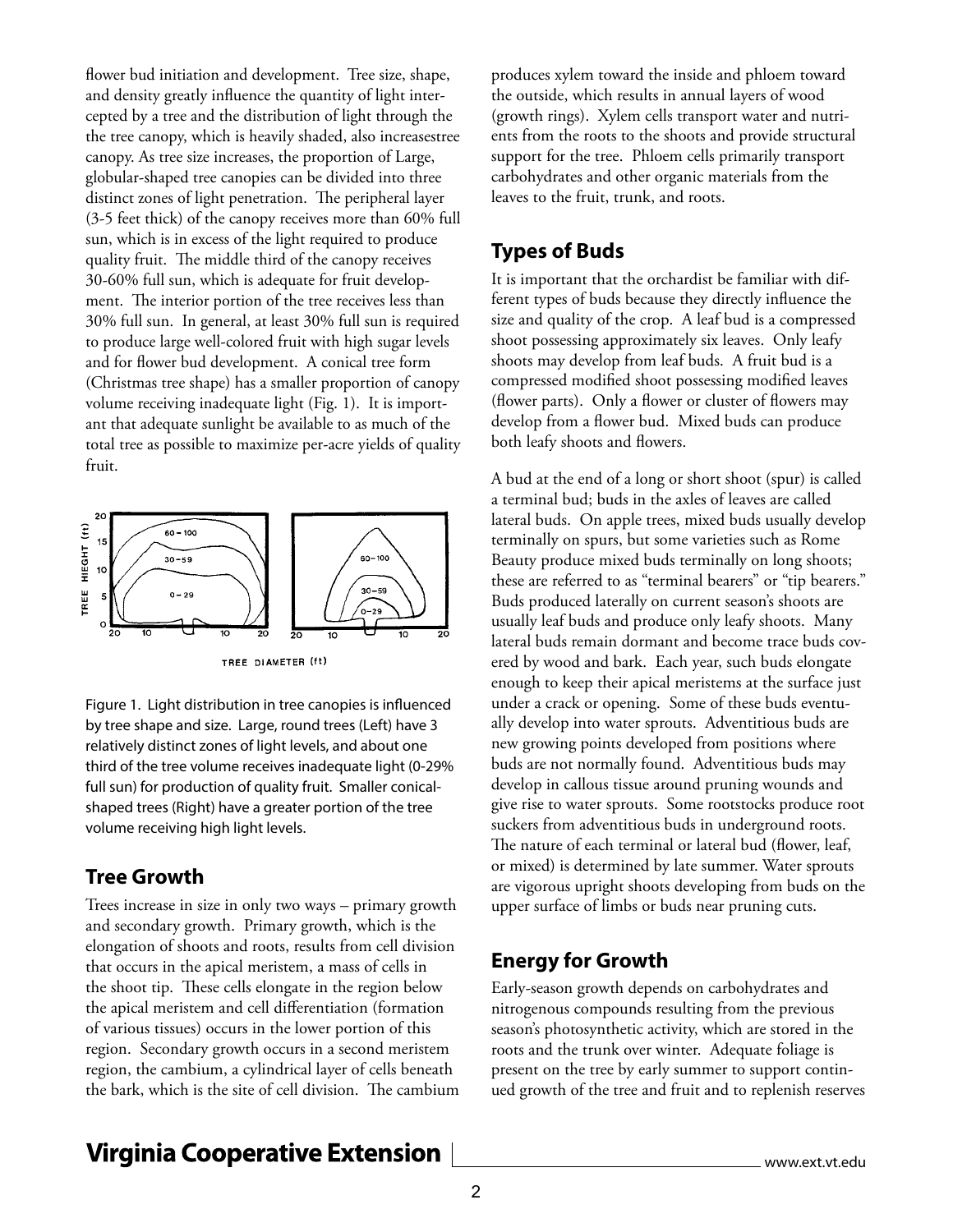for initial growth the following spring.

Growing plant organs can mobilize photosynthates from the leaves toward themselves. Actively growing shoots, roots, trunks, and fruit compete for the limited supply of carbohydrates. Therefore, as fruit load increases, shoot, root, and trunk growth usually are suppressed. However, this relationship may depend on the variety/ rootstock combination. Consistent annual cropping is usually considered important to prevent excessive shoot elongation.

### **Limb Orientations**

Limbs with narrow crotch angles (angle between limb and trunk) are weak and tend to break under the weight of a crop. As the trunk and limb increase in diameter, bark tissue fills the space between the trunk and limb, resulting in bark inclusion, which causes the weakness. Limbs with poor crotches should be either removed or spread to an orientation approaching the horizontal.



Figure 2. Wide crotch angles are strong.

Shoot growth can be altered by branch orientation. Most of the shoot growth on a vertically oriented branch develops from the terminal shoot bud. A plant hormone (auxin) is produced at the growing shoot's apex and moves down the shoot, preventing shoot development from lateral buds. Auxin also tends to inhibit flower bud formation (Fig. 3). Some lateral buds form short spurs or remain dormant. If a vertical shoot is bent to the horizontal, the pattern of hormone movement is altered. Auxin tends to accumulate on the underside of the shoot where it stimulates cell elongation, resulting in upward curvature of the shoot so that the top again grows vertically. Lateral buds along the upper side of the shoot are no longer inhibited and develop into upright water sprouts. Shoots oriented below the

horizontal exhibit drastically suppressed terminal growth and upright water sprouts develop near the base of the branch. Limbs oriented 40-60 degrees from the vertical are most desirable because vegetative growth is adequate for production of future fruiting wood and fruiting is encouraged. Fruit also hangs below such branches with minimum limb rub.

### **Dormant Pruning Response**

A pruned tree is always smaller than a non-pruned tree. Certain pruning cuts stimulate shoot growth in the vicinity of the cut, creating the illusion of increased growth. However, such growth is less than the sum of the wood removed by pruning plus the growth it would have made. Trees tend to maintain equilibrium between the top of the tree and the roots. Pruning shifts this balance in favor of the remaining shoots so that more stored reserves are available per remaining bud. Therefore, a pruned tree produces more shoot growth than a non-pruned tree to maintain the characteristic top-root equilibrium. Shoot growth the season following pruning is proportional to pruning severity.

### **Summer Pruning**

Pruning during the summer had traditionally been thought to suppress tree vigor more than comparable pruning during the winter. The summer removal of leaves reduces the quantity of carbohydrate reserves in the trunks and roots, which, theoretically, should suppress shoot growth the following season. However, recent research results from Virginia and other regions of the U.S. indicate that shoot growth is not suppressed more by summer than by dormant pruning, and that summer pruning is not a viable method of suppressing tree vigor.

## **Time of Pruning**

The best time to prune fruit trees in Virginia is late winter after the threat of severe cold. However, fruit producers with large acreages must start early to prune all trees before bloom. Pruning should be delayed until most leaves have fallen, and trees should not be pruned during or just before extremely cold weather. Pruning should also be avoided during or just after exceptionally warm weather. Young trees should be pruned last because they grow vigorously and harden (develop low temperature tolerance) later in the fall than older trees.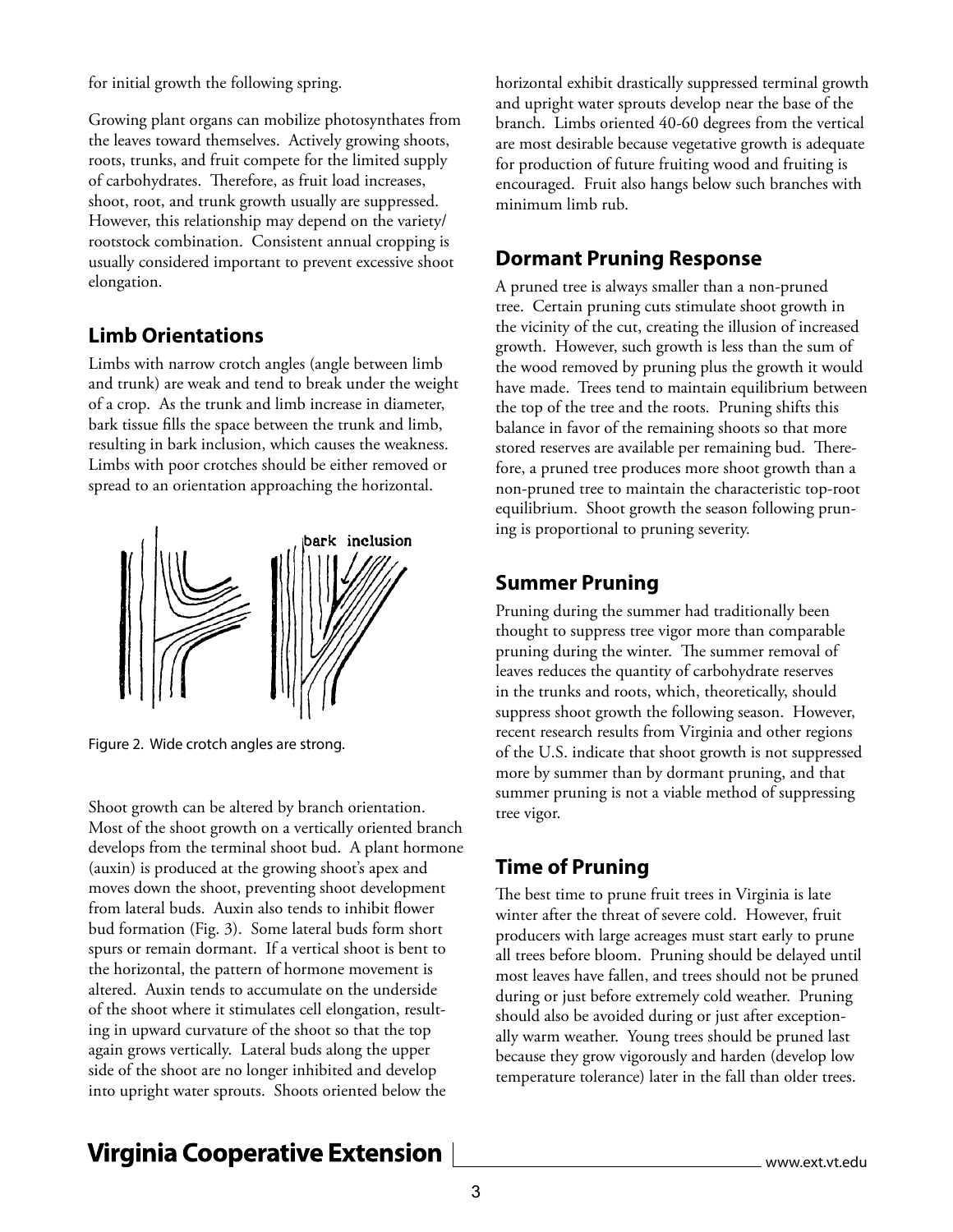

Figure 3. Branch orientation can affect shoot growth and flower bud development. A. Vertical shoots produce spurs, few side limbs. B. Limbs that are spread 60-45º produce side limbs of moderate vigor and spurs. C. Limbs that are spread below 45º may develop extensive upright growth that is non-fruitful. D. When the terminal is not the highest point on the limb, extension growth stops and new vigorous shoots develop from the highest point on the limb.

### **Types of Pruning Cuts**

There are three basic types of pruning cuts: heading, thinning, and bench (Fig. 4). Heading cuts involve the removal of the terminal portion of a shoot. Since heading cuts remove the terminal growing point that is the source of auxin, lateral buds immediately below the cut are no longer inhibited and develop into shoots. Both the number and length of shoots developing below the cut increase, as heading of one-year-old shoots becomes more severe. Heading into older wood causes a conversion of potentially fruitful spurs to vigorous non-fruitful vegetative shoots. Shoot growth developing on horizontally oriented limbs will be less than on comparably pruned vertical shoots. Thinning cuts involve the removal of a branch at its point of origin. Thinning cuts do not induce dramatic changes in growth pattern because hormone production is not drastically altered.

Thinning cuts are preferable to heading cuts for maintaining tree size and shape because heading removes future fruiting wood. A bench cut is actually a special type of heading cut and involves removal of the terminal portion of a branch at a point just above a side branch. Bench cuts on young trees during the tree training and early fruiting years will tend to stiffen the portion of the branch below the cut and reduce the natural limb spreading caused by the weight of fruit. Bench cuts are often used to encourage outward growth of branches. However, limb spreading is preferable to bench cuts



Figure 4. Heading cuts stimulate shoot development below the cut. Thinning cuts induce little vigorous shoot growth. Bench cuts may be used to produce a spreading growth habit, but the limb below the cut may be weak and may break.

because water sprouts often develop at the site of a bench cut. In addition, the branch immediately below a bench cut is sometimes weak and may not support a heavy crop.

#### **Pruning Affects Fruiting**

Any type of pruning always delays fruiting of young trees and always reduces yield on mature trees. Pruning tends to encourage vegetative growth, which is antagonistic towards flower bud formation. Additionally, pruning removes flower buds and wood on which future flower buds will be formed. Pruning usually improves fruit quality by improving light distribution throughout the tree and by reducing the number of fruits per tree. Fruits on pruned trees tend to be larger than on nonpruned trees because there are fewer fruits competing for carbohydrates. Therefore, to encourage fruiting, young trees should be pruned judiciously. To improve fruit quality and reduce overcropping, mature trees should be pruned annually.

## **Principles of Training and Pruning Central-Leader Apple Trees**

Trees on semi-dwarf and standard-size rootstocks can be trained as freestanding central leader trees. The root-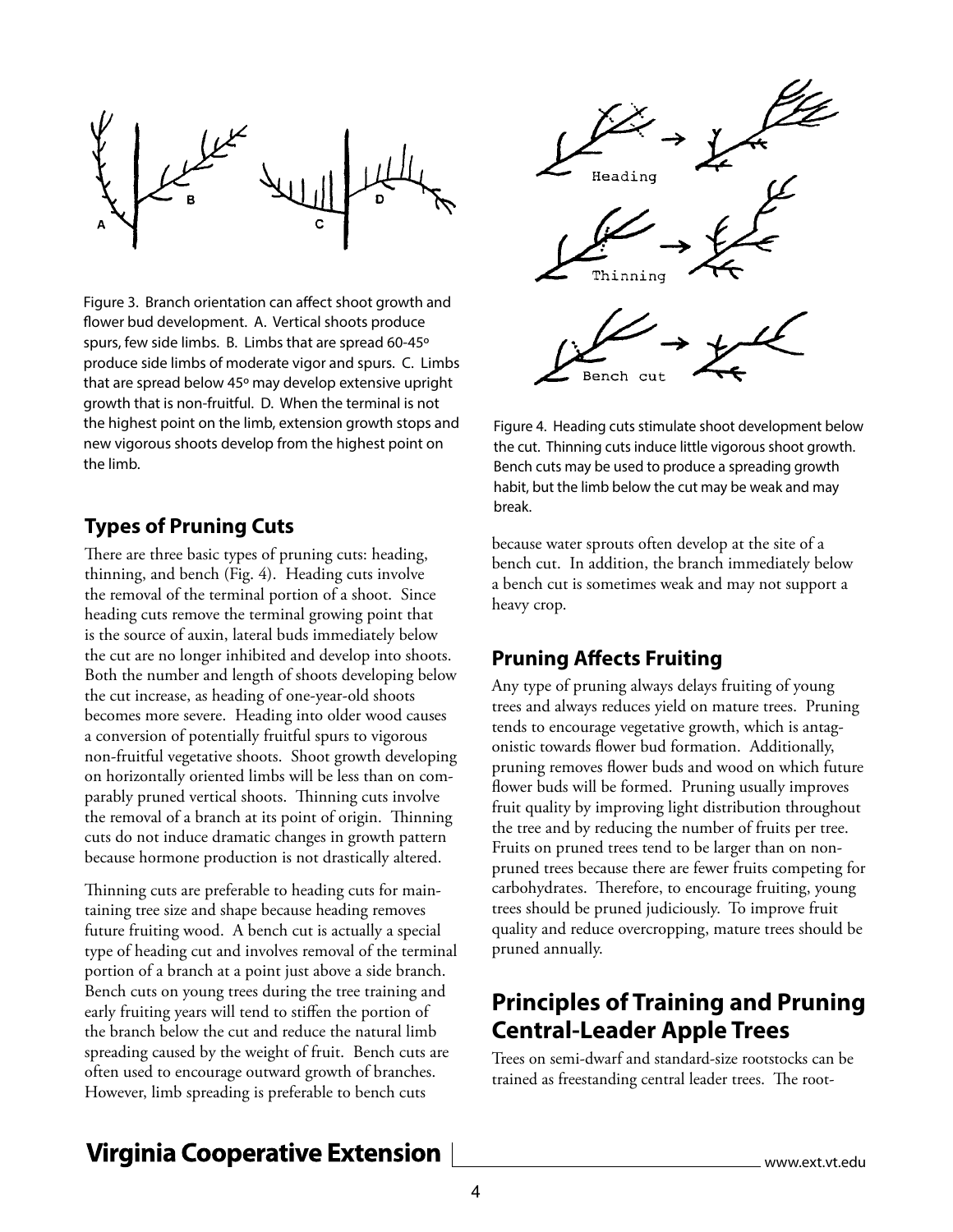stocks best suited to this type of training are seedling, MM.111, MM.106, and interstems. M.7 can be grown without support with varieties that are fairly non-vigorous (Braeburn and spur Delicious), but will require support for most other varieties. Such trees are usually planted at densities of about 100 to 200 trees per acre. For more information about apple rootstocks, see VCE Publication 422-006, Apple Rootstock Characteristics. Trees on the dwarfing rootstocks, M.26 and M.9, can also be trained as central leaders, but the trunks should be supported with posts to a height of at least 3 feet above ground. Non-supported trees tend to lean, fall over, or break. Dwarf trees are typically planted at densities of 300 to 500 trees per acre.

The freestanding conical tree form is very efficient. Tree training and pruning should begin at planting. Tree form that results from an improperly trained 5-yearold tree cannot be corrected without loss of yield and fruit quality. Training should be continued until tree maturity. The specific training and pruning practices will vary with varietal vigor and growth habit, rootstock, fruitfulness, and desired tree size. However, certain principles must be followed to develop the conical tree form.

### **Training and Pruning Non-bearing Trees**

During the early years, emphasis should be on training rather than pruning because any pruning will tend to delay flowering. Pruning should be limited to removing branches that have unsuitable crotch angles and to branches that are in undesirable positions for proper tree development. Special attention must be given to the selection of properly spaced scaffold branches, spreading branches to the proper orientation, and maintenance of the central leader. The central leader should not be allowed to fruit because the weight of fruit will cause the leader to bend over, which causes a globular shaped canopy that receives poor light distribution. The early fruiting of lateral branches, however, can be regulated to assist in limb spreading, provided the weight of the fruit does not bend the branch to a position below the horizontal.

#### **First Year**

At planting, the unbranched 1-year-whip should be headed at 30 inches above ground. Lower heading

results in a few vigorous shoots developing below the heading cut, but most may be too low. Higher heading results in the development of shorter shoots. Head the central leader to a bud on the windward side of the whip. The wind will maintain the shoot in a vertical position.

Most U.S. nurseries sell unbranched whips and feathered or branched trees. Feathered trees are easier to produce with varieties that are more vigorous than spur-type strains of 'Delicious'. One advantage of feathered trees is that the grower receives trees that have scaffold branches with wide crotch angles. In addition, feathered trees usually become productive sooner than unbranched whips.

To produce the freestanding central leader tree, feathered trees should be pruned similar to a tree that has grown for one season in the orchard. At planting, remove low branches and branches with poor crotch angles. The height of the lowest branch should vary depending on the height of mowing equipment to be used. Most commercial orchardists prefer branches 24 to 26 inches above ground, but when trees are grown in the yard, branches should be 30 to 36 inches above ground. Sometimes all the branches are too high or too low. In such cases remove all branches and treat it as a nonbranched whip. Head the central leader 10 inches above the highest usable branch. If there are only one or two branches on the tree, remove the branches and treat the tree as an unbranched whip. If trees are planted further apart than 6 feet in the row, scaffold branches should be headed by about 1/3 to stiffen the branch. Heading scaffolds will delay fruiting, but it allows one to fill the space between the trees to maximize yields as trees mature. Non-headed branches remain limber and bend under the weight of a crop during the first few years after planting. Drooping branches must be shortened to more upright shoots, so such trees never attain diameters of much more than 8 feet.

Sometimes branches are not at the right location. The desired height of branches on new trees is 24 to 40 inches above ground. Branches that are higher or lower should be removed. If all branches are too low or too high, all branches should be removed and the tree should be treated as a non-branched whip. Making a whip out of such trees will delay fruiting by a year, but will ultimately produce a better tree.

The buds within 4 to 8 inches below the heading cut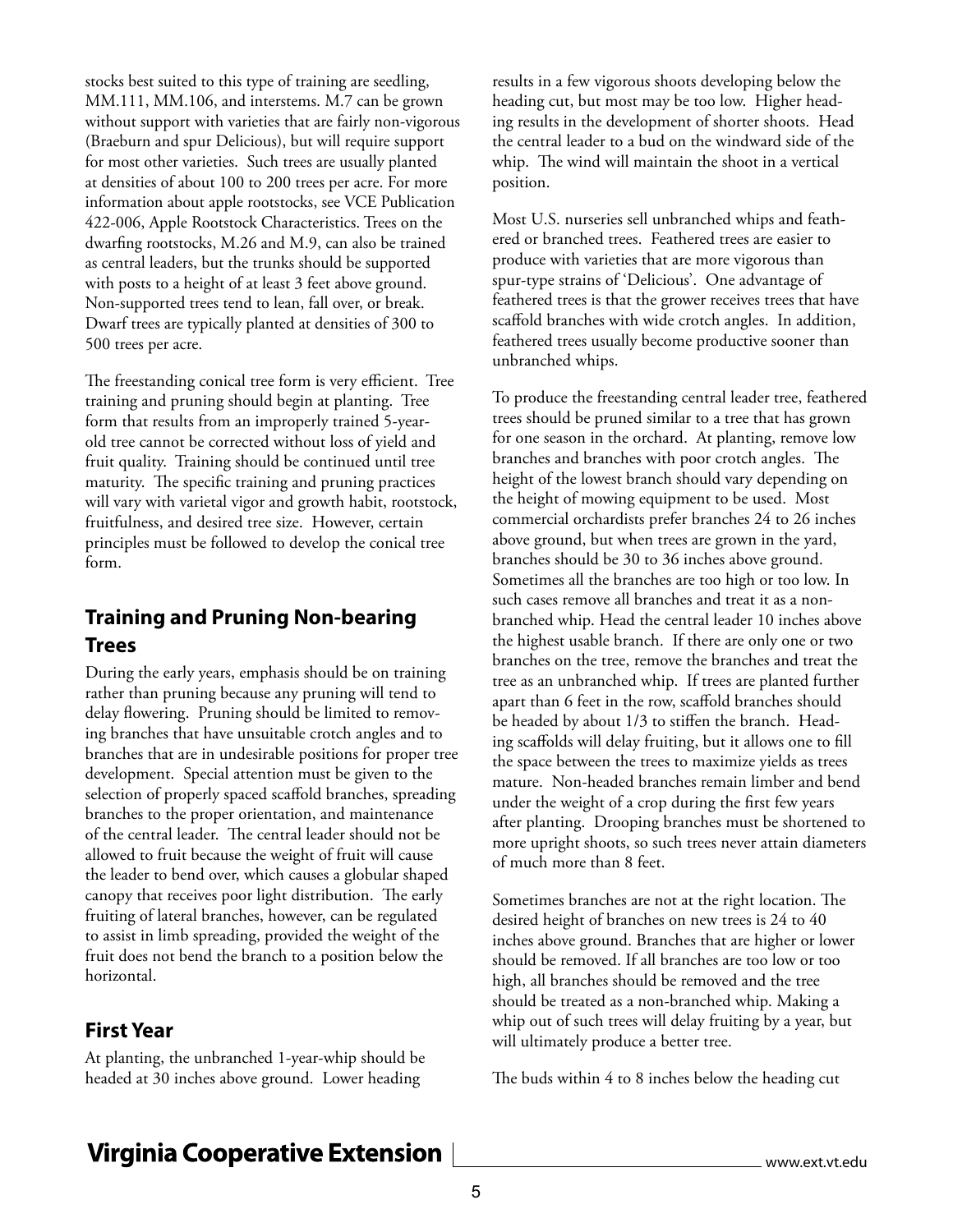will develop into shoots of nearly equal size and vigor. The more vertical of these (usually the top shoot) should be selected as the leader. Competing branches with poor crotch angles should be removed when they are 3 to 6 inches long and while they are still succulent during the first growing season. Also, remove shoots that develop below 18 inches on the main trunk. Removing these shoots can easily be done by hand (stripping) and the wounds heal rapidly (Fig. 5). Shoots that develop further down on the leader are usually less vigorous and have better crotch angles. The crotch angles of these shoots can be improved by spreading the shoots to the horizontal with spring-type clothespins or toothpicks (Fig. 6). These practices will help reduce the need for pruning dormant trees, which delays fruiting.



Figure 5. Several shoots will develop below a heading cut. Retain the longest straightest shoot (A) and remove shoots with narrow crotch angles (B and C). Shoots arising lower on the leader (D, E, and F) are usually shorter and have wider crotch angles, and should be retained. Undesirable shoots can be removed during the early summer when shoots are 6 to 8 inches long or they can be removed while dormant pruning.

After the first growing season, the tree has a new terminal shoot (1-year-old section), several 1-year-old limbs, and the original whip (2-year-old trunk section). The central leader (1-year-old section) should be headed to a bud on the windward side by removing 1/4 to 1/3 of the past season's growth. Heading will encourage branching 18 to 24 inches above the first set of limbs and will keep the leader vigorous and stiff. It is handled exactly

as heading the newly planted whip. Several shoots may have developed on the whip below the original heading cut. The top 2 or 3 shoots will have narrow crotch angles and will compete with the leader. They should be removed if they were not removed during the summer. Retain all branches with wide crotches. When the tree is 5 to 7 years old, some of these branches will be removed. Maximum yearly yields are obtained by retaining all branches until they have fruited for a year or two.



Figure 6. Crotch angles of shoots developing below heading cuts are usually narrow. Crotch angles can be improved by mechanically spreading newly developing shoots in the spring or with toothpicks or pieces of wire as shown in the figure.

Sometimes trees may produce few shoots the first season. If less than three shoots develop, the shoots should be removed because they will become dominant. If all shoots develop on one side of the tree, they should all be removed to maintain a balanced tree.

During the first winter, there are usually 3 to 6 branches on the original trunk (2-year-old section). These branches should be spread with pieces of sharpened wire to an angle of 40 to 60º from vertical. Do not head the branches because yield will be reduced. Researchers in Ontario found that yield was reduced for several years when branches on young trees were headed once. In Virginia, we found that annual heading of branches reduced yield 15% during the first seven years after planting (Table 1).

If trees fail to develop properly during the first and second years, trunk renewal is a method of promoting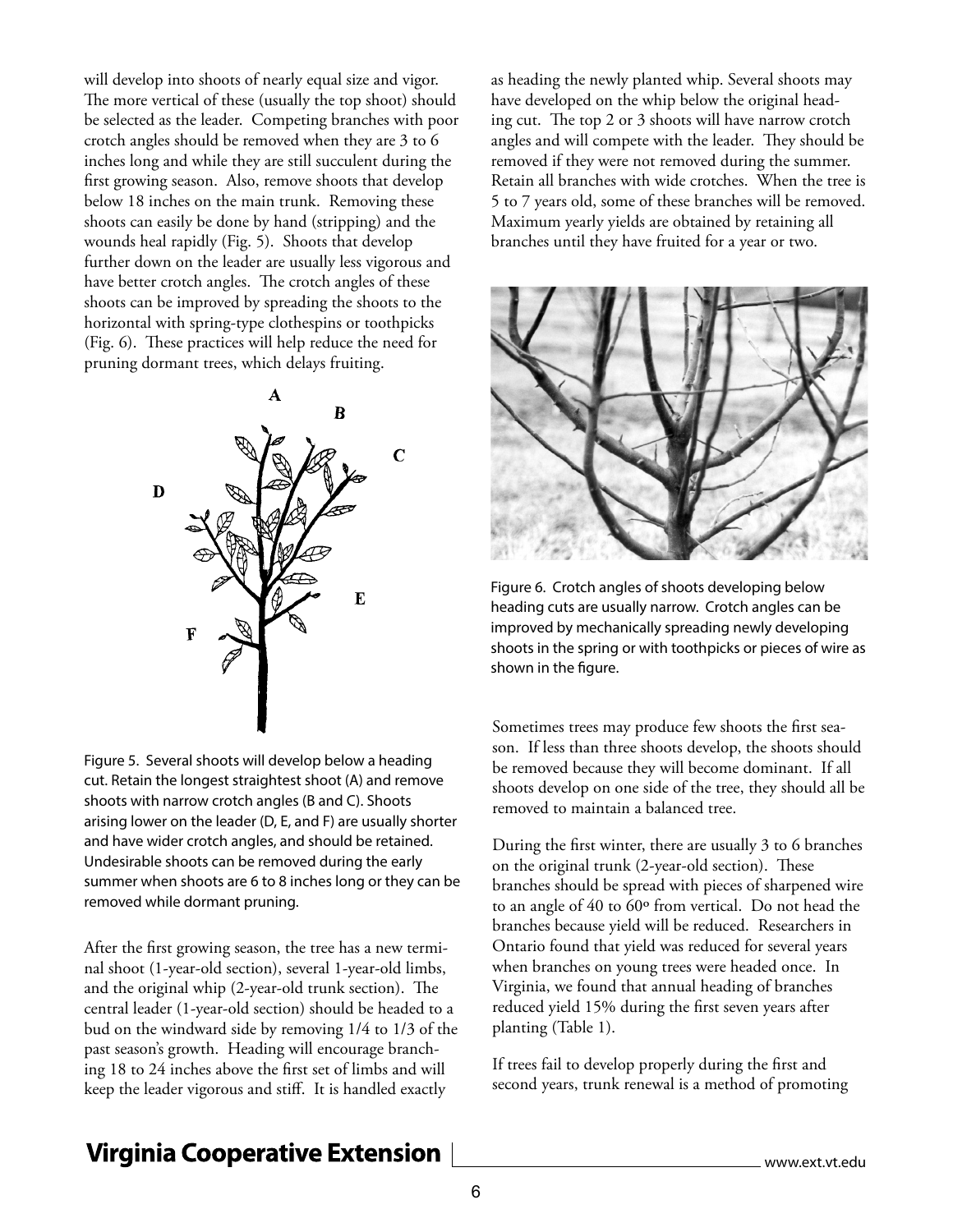**Table 1.** The effect of heading or removing scaffold branches for six years on tree size and yield on 8-year-old Redchief Delicious apple tree.

| <b>Pruning Treatment</b> |                                 |              |                   |                           |
|--------------------------|---------------------------------|--------------|-------------------|---------------------------|
| <b>Annual heading</b>    | <b>Scaffold limb</b><br>removal | Tree ht (ft) | Tree spread (ft). | Cum. yield (lbs/<br>tree) |
| No                       | No                              | 15.1         | 16.0              | 750                       |
| Yes                      | No                              | 14.6         | 14.5              | 618                       |
| No                       | Yes                             | 15.1         | 15.8              | 612                       |
| Yes                      | Yes                             | 15.2         | 15.4              | 546                       |

good tree growth. This involves cutting the central leader back to a few buds to develop strong new shoots. Spur-type trees often produce little growth the first year. If leaf size and color are adequate, do not use trunk renewal; these trees usually grow well during the second season.

### **Second Year**

The central leader will develop vigorous terminal shoots below the heading cut. Only one terminal shoot is needed. Usually the competing leaders are removed during the dormant season. However, it is better to remove these excess shoots early in the season when they are 4 to 8 inches long. Growth is then directed into the most desirable shoots. Excess shoots that are developing on the leader and vertical shoots that are developing on the upper sides of scaffold branches can also be removed at this time. The shoots remaining on the leader can be spread with clothespins or toothpicks.



Figure 7. One-year-old tree before (Left) and after (Right) dormant pruning. Note the removal of branches with narrow crotch angles, spreading of branches, and heading the leader and scaffold branches.

## **Virginia Cooperative Extension**

At the conclusion of the second season, the tree consists of a 1-year-old leader, a 2-year-old trunk section with 1-year-old limbs, and the original whip with 2-yearold branches. To encourage early fruiting, young trees should be pruned as little as possible in the previous year. Spread but do not head all branches with wide crotches. All branches with narrow crotches should be removed and the central leader should be headed by 1/4 to 1/3.

## **Third Year**

After three growing seasons, the tree is composed of sections of 1-, 2-, 3-, and 4-year-old wood. The tree should be pruned the same as in the previous winter.

Sometimes watersprouts will develop from the upper sides of scaffold limbs that have been spread, especially if they were spread too flat. These watersprouts can be removed during the early summer while they are still succulent. Removal of these upright shoots during the



Figure 8. Two-year-old tree before (Left) and after (Right) dormant-season pruning. Young trees often have too many branches and branches may grow upright. Note the removal of low branches, heading of the leader and scaffolds, and spreading of branches. Two layers have been developed in this tree.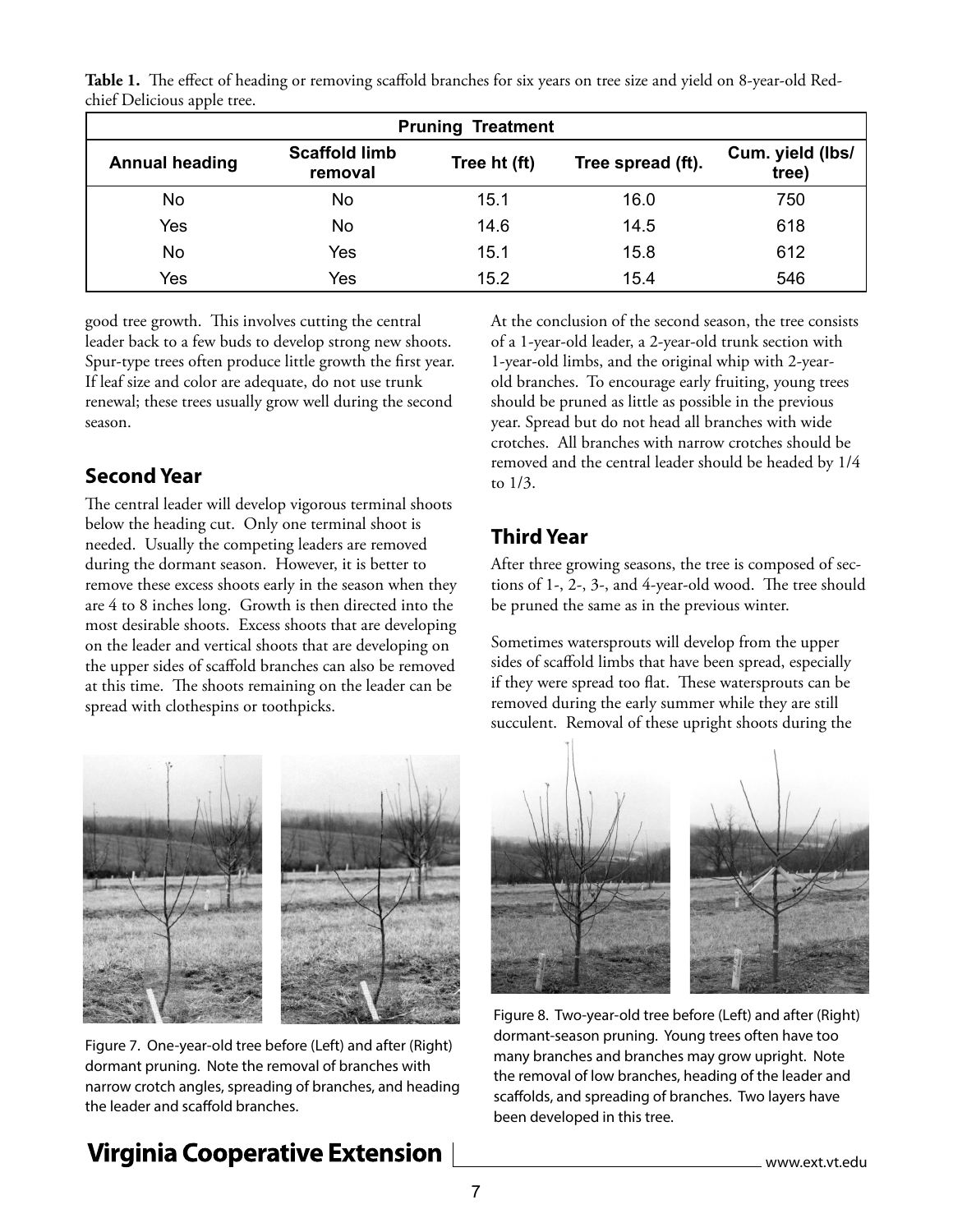dormant season requires large pruning cuts that heal slowly. Removing sprouts during the dormant season usually induces several more sprouts to develop from buds around the pruning cut. This proliferation of waterspouts results in increased pruning costs. Stripping out waterspouts in the early summer greatly reduces the number of sprouts developing at that location in the future. The summer stripping of narrow-crotched, vigorous, competing shoots on each headed shoot and the central leader, and the spreading of new branches on the central leader, should be continued as in the previous growing season. Defruit the central leader to prevent it from bending.

Depending on the rootstock and variety, trees may start to fruit the third or fourth year. Older branches should be allowed to fruit, but fruit should be removed from the leader to prevent the leader from bending.

### **Fourth Year**

In general, trees should be treated as in the third season. Defruit the central leader and young lateral branches in the upper part of the tree to avoid limb drooping. Remove vigorous watersprouts and strip and spread competing shoots on the central leader and scaffold limbs.

Less vigorous watersprouts, those less than pencil thick at the base or less than 18 inches long, can be retained. If these watersprouts are growing vertically, they can be reoriented to less than 45˚ from vertical to retard vegetative growth and induce fruiting. These watersprouts will become fruiting systems and can be removed after fruiting for 2 or 3 years.

Before dormant-season pruning, spread the scaffold branches; this may require spreaders 3 to 4 feet long. Trees that have been spread look different and usually require less pruning than was apparent before spreading. Continue to remove shoots or branches with narrow crotches. Try to do as little pruning as possible to encourage fruiting.

### **Beyond the Fourth Year**

Apple growers often do a good job of training trees for the first few years, but pay less attention to the central leader and treetop after about 5 or 6 years. Be sure to continue training the tree top until the tree has attained the desired height. Treat the top as a new tree each year.

The same principles can be used as in previous years. The conical tree shape should be maintained to allow



Figure 9. A six-year-old 'Delicious' tree (Left) before spreading, (Middle) after spreading, and (Right) after pruning. The weight of a crop will pull the scaffold branches down to form the conical tree shape. Note the removal of many limbs in the top half of the tree to allow light penetration.